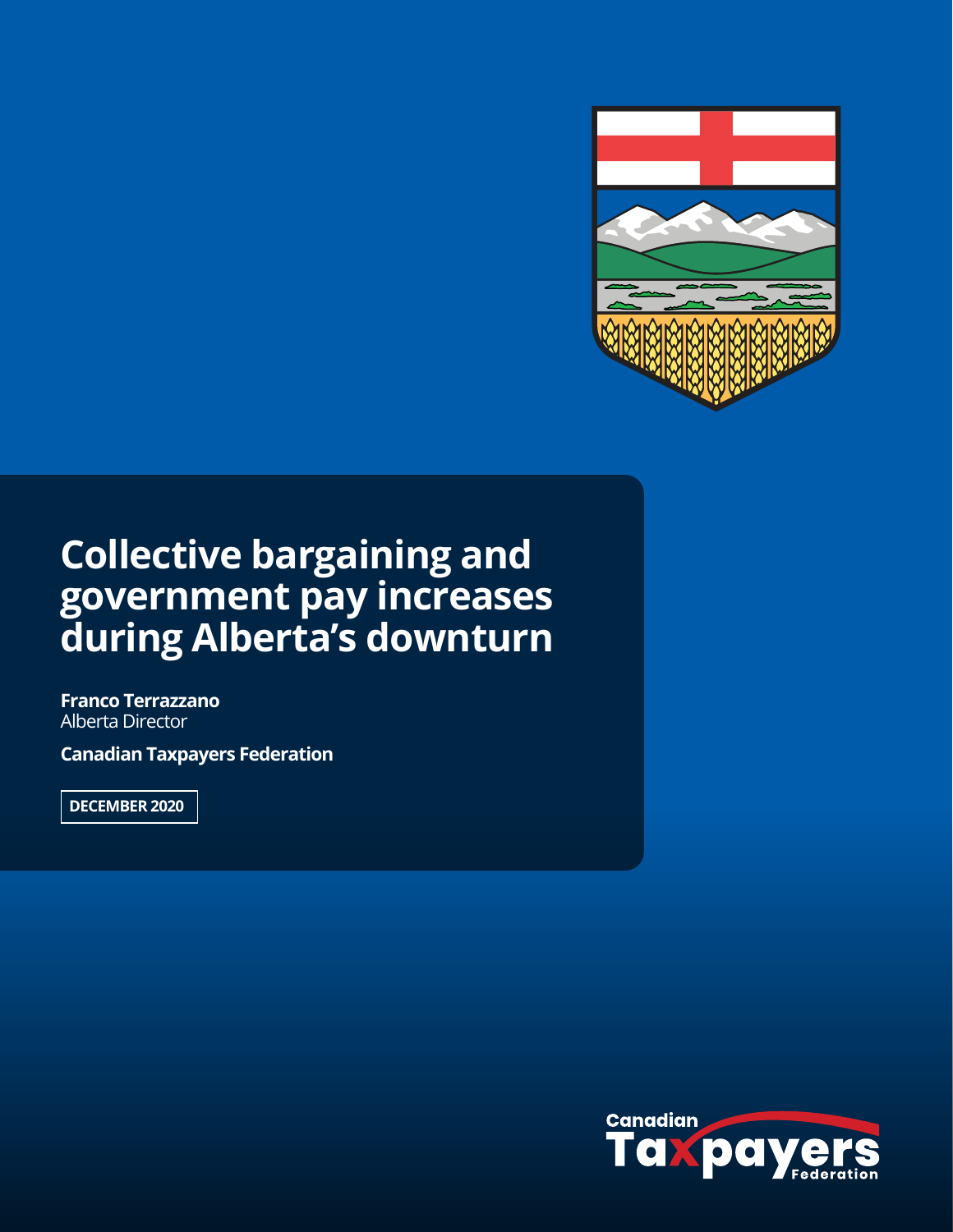

# About the Canadian Taxpayers Federation

The Canadian Taxpayers Federation is a federally incorporated, not-for-profit citizens' group dedicated to lower taxes, less waste and accountable government.

The CTF was founded in Saskatchewan in 1990 when the Association of Saskatchewan Taxpayers and the Resolution One Association of Alberta joined forces to create a national organization. At the end of 2019, the CTF had 235,000 supporters nationwide.

The CTF maintains a federal office in Ottawa and regional offices in British Columbia, Alberta, Prairie (Saskatchewan and Manitoba), Ontario, Québec and Atlantic Canada. Regional offices conduct research and advocacy activities specific to their provinces in addition to acting as regional organizers of Canada-wide initiatives.

CTF offices field hundreds of media interviews each month, hold press conferences and issue regular news releases, commentaries, online postings and publications to advocate on behalf of CTF supporters. CTF representatives speak at functions, make presentations to government, meet with politicians and organize petition drives, events and campaigns to mobilize citizens to effect public policy change. Each week CTF offices send out Let's Talk Taxes commentaries to more than 800 media outlets and personalities across Canada.

Any Canadian taxpayer committed to the CTF's mission is welcome to join at no cost and receive emailed Action Updates. Financial supporters can additionally receive the CTF's flagship publication *The Taxpayer* magazine, published three times a year.

The CTF is independent of any institutional or partisan affiliations. All CTF staff, board members and representatives are prohibited from donating to or holding a membership in any political party. In 2018-19 the CTF raised \$5.1 million on the strength of 30,517 donations. Donations to the CTF are not tax deductible as a charitable contribution.



#### **Canadian Taxpayers Federation**

Franco Terrazzano Alberta Director

\$403-918-3532 fterrazzano@taxpayer.com

PO Box 14063 Richmond Road PO, Calgary, AB T3E 7Y7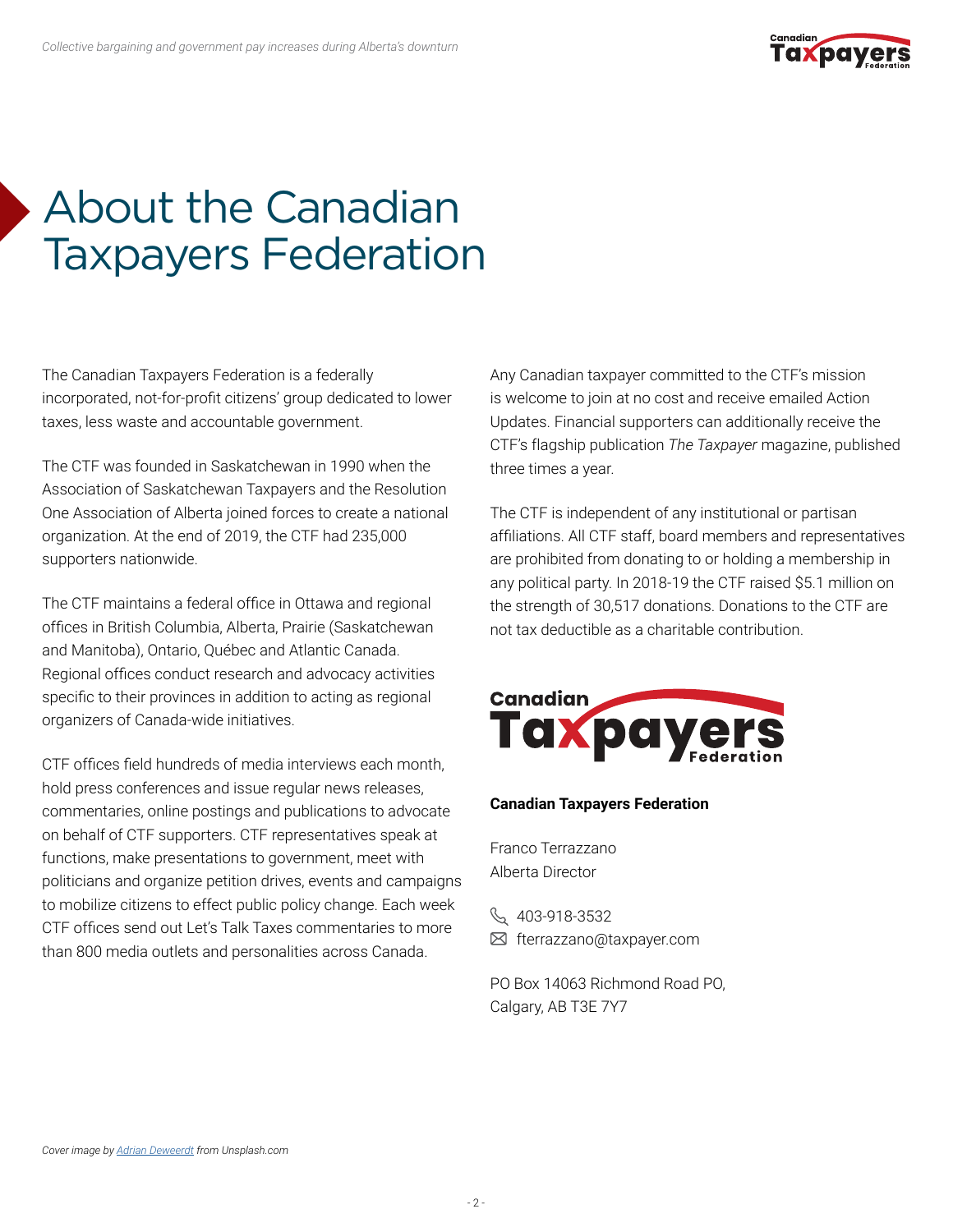

### Collective bargaining and government pay increases during Alberta's downturn

There's been a clear difference between the economic realities facing workers outside of government and the realities facing government employees. This divide is illustrated by the collective bargaining agreements in Alberta since the end of 2014 (when the downturn began) [published](https://open.alberta.ca/publications?q=title:%22bargaining+update%22&sort=date_modified+desc)  [by the Alberta government](https://open.alberta.ca/publications?q=title:%22bargaining+update%22&sort=date_modified+desc). While many Albertans outside of government have struggled with pay cuts and job losses, there were 295 government wage settlements that led to government pay increases and no government unions agreed to pay reductions (Table 1).

| Government wage settlements during Alberta's<br>TABLE 1<br>downturn (End of 2014 - Oct. 2020) |  |  |  |
|-----------------------------------------------------------------------------------------------|--|--|--|
| Government union pay increases<br>295                                                         |  |  |  |
| Government union pay reductions                                                               |  |  |  |

Table 2 shows where each government pay increase happened. The Appendix at the end of the report shows all the government wage settlements that resulted in pay increases during the downturn.

| TABLE 2<br>Government wage settlement increase in Alberta<br>(End of 2014 - Oct. 2020) |                                                                        |  |  |
|----------------------------------------------------------------------------------------|------------------------------------------------------------------------|--|--|
| Location                                                                               | Number of government<br>wage settlements resulting<br>in pay increases |  |  |
| Calgary                                                                                | 30                                                                     |  |  |
| Fdmonton                                                                               | 25                                                                     |  |  |
| Lethbridge                                                                             | 25                                                                     |  |  |
| <b>Medicine Hat</b>                                                                    | 13                                                                     |  |  |
| <b>Red Deer</b>                                                                        | 12                                                                     |  |  |
| <b>Grande Prairie</b>                                                                  | 10                                                                     |  |  |
| <b>Regional Municipality of Wood Buffalo</b>                                           | $\overline{7}$                                                         |  |  |
| Other locations or province-wide                                                       | 173                                                                    |  |  |
| <b>Total wage increases</b>                                                            | 295                                                                    |  |  |
| Total wage decreases                                                                   | O                                                                      |  |  |

In addition to the wage settlements that resulted in pay increases, thousands of government employees under so-called wage freeze agreements also received pay increases as they moved up their [salary grid](https://www.taxpayer.com/news-room-archive/A couple quick notes about government employee %22pay freezes%22 in Alberta...), according to freedom of information requests obtained by the Canadian Taxpayers Federation. The Blue Ribbon Panel on Alberta's finances made a similar observation, [noting](https://open.alberta.ca/dataset/081ba74d-95c8-43ab-9097-cef17a9fb59c/resource/257f040a-2645-49e7-b40b-462e4b5c059c/download/blue-ribbon-panel-report.pdf) that "even when salary increases remain at zero, unionized employees are eligible to receive annual merit/in-range increases as they move through the grid, which means that they are eligible for increases as high as 16 per cent over four years."

While hundreds of settlements led to pay increases, there were no government collective bargaining agreements that resulted in wage reductions since the downturn began at the end of 2014. In fact, the only bargaining unit to receive a pay cut since the early 2000s was a bus drivers union (2.88 per cent pay cut in 2012). The last broad government pay reduction occurred in 1994 – a five per cent reduction for Alberta government employees, [according](https://www.secondstreet.org/wp-content/uploads/2020/08/Policy-brief-%E2%80%93-The-last-government-pay-cut-Final.pdf) to freedom of information requests obtained by Secondstreet.org. Data on the City of Calgary's union agreements date back to 1974 and show no pay reductions since that time. Similarly, data for the City of Edmonton's union agreements date back to 1985 and show no pay reductions.

#### Private sector unions wage reductions

While there are no records of government pay reductions during Alberta's downturn, there were 107 union wage settlements outside of government that resulted in pay reductions. The largest single-year pay reduction was a 25 per cent pay cut. There were a dozen single-year double digit percentage pay reductions (Table 3). This table only includes union wage reductions but doesn't include the many other pay reductions (non-union) and job losses that have impacted Albertans working outside of government.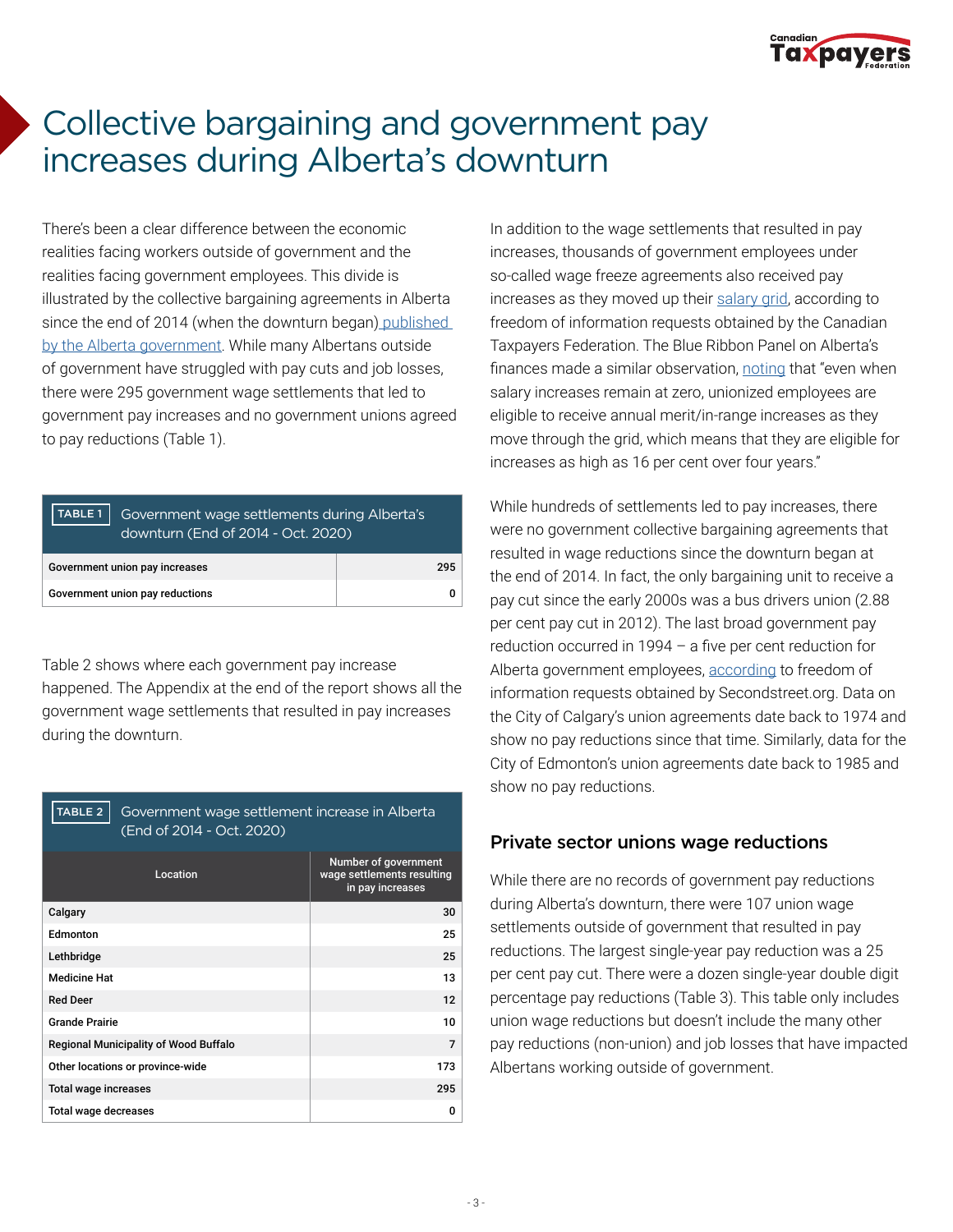

| TABLE 3<br>Overview of private sector union wage reductions<br>(End of 2014 - Oct. 2020) |        |  |
|------------------------------------------------------------------------------------------|--------|--|
| Number of private sector union wage reductions<br>107                                    |        |  |
| Largest single-year pay reduction                                                        | $-25%$ |  |
| Number of single-year pay reductions 10% or greater                                      | 12     |  |

While the Alberta Federation of Labour and other government union representatives are threatening ["general strikes,](https://www.standuptokenney.ca/)" many of the AFL's private sector unions have agreed to take a cut during the downturn. In fact, 21 of the negotiated union wage reduction settlements came from AFL's private sector [affiliates](https://www.afl.org/affiliates?page=1) (Table 4).

| AFL's non-government unions agreeing to wage reductions during downturn<br><b>TABLE 4</b> |                                      |                                                                                               |                          |  |
|-------------------------------------------------------------------------------------------|--------------------------------------|-----------------------------------------------------------------------------------------------|--------------------------|--|
| Company                                                                                   | <b>Union</b>                         | <b>Settlement</b>                                                                             | <b>Employees Covered</b> |  |
| <b>Supreme Group</b>                                                                      | Iron Workers Local 805               | $1st$ year = $-7%$<br>$2nd$ year = 0%                                                         | 163                      |  |
| <b>CW Carry (1967)</b>                                                                    | <b>Steelworkers Local 5575</b>       | $1st$ year = -\$1.45 per hour<br>$2nd$ year = \$0.65 per hour<br>$3rd$ year = \$0.75 per hour | 52                       |  |
| <b>Magna IV Engineering</b>                                                               | <b>IBEW Local 424</b>                | $1st$ year = -6.65%                                                                           | 52                       |  |
| <b>Exchanger Industries</b>                                                               | <b>Boilermakers Local 146</b>        | $1st$ year $-11.5%$<br>$2nd$ year = 0%<br>$3rd$ year = 2%                                     | 45                       |  |
| Alberta Custom Pipe Bending & Mfg. (2010)                                                 | <b>Boilermakers Local 146</b>        | $1st$ year = $-5%$                                                                            | $\overline{7}$           |  |
| Alberta Exchanger                                                                         | <b>Boilermakers Local 146</b>        | $1^{st}$ year = $-8\%$                                                                        | 19                       |  |
| <b>Altex Industries</b>                                                                   | <b>Boilermakers Local 146</b>        | $1^{st}$ year = $-5\%$                                                                        | 48                       |  |
| <b>Dacro Industries</b>                                                                   | <b>Boilermakers Local 146</b>        | $1st$ year = $-3%$<br>$2nd$ year = 0%<br>$3rd$ year = 0%                                      | 24                       |  |
| TIW Western, Nisku                                                                        | <b>Boilermakers Local 146</b>        | $1st$ year = 0%<br>$2nd$ year = -8.85%<br>$3rd$ year = 0%                                     | 5                        |  |
| <b>Buffalo Metis Catering</b>                                                             | <b>UFCW Local 401</b>                | $1st$ year = -17.9%<br>$2nd$ year = 0%<br>$3rd$ year = $0o$                                   | 220                      |  |
| Civeo Premium Services Employees Limited - Encana Kaybob Lodge                            | <b>UFCW Local 401</b>                | $1^{st}$ year = $-5\%$<br>$2nd$ year = 0%                                                     | 50                       |  |
| <b>Centerline Geomatics</b>                                                               | <b>Operating Engineers Local 955</b> | $1st$ year $-5.8%$<br>$2nd$ year = 0%                                                         | 20                       |  |
| <b>Kal Tire</b>                                                                           | <b>Machinists Local 99</b>           | $1st$ year = -2.5%<br>$2nd$ year = 0%<br>$3rd$ year = 0%                                      | 135                      |  |
| <b>Wajax Power Systems</b>                                                                | <b>Machinists Local 1722</b>         | $1^{st}$ year = $-7\%$<br>$2nd$ year = 0%                                                     | 42                       |  |
| Foremost Universal (Lloydminster)                                                         | <b>Boilermakers Local 146</b>        | $1st$ year = -12%<br>$2nd$ year = 0%                                                          | 107                      |  |
| Neegan Development                                                                        | <b>Operating Engineers Local 955</b> | $1^{st}$ year = -6%<br>$2nd$ year = AB CPI                                                    | 200                      |  |
| <b>Foremost Universal</b>                                                                 | <b>Boilermakers Local 146</b>        | $1st$ year $-25%$<br>$2nd$ year = 0%                                                          | 7                        |  |
| <b>TIW Western</b>                                                                        | <b>Boilermakers Local 146</b>        | $1st$ year $-7.58%$<br>$2nd$ year = 0%                                                        | 30                       |  |

- continued next page -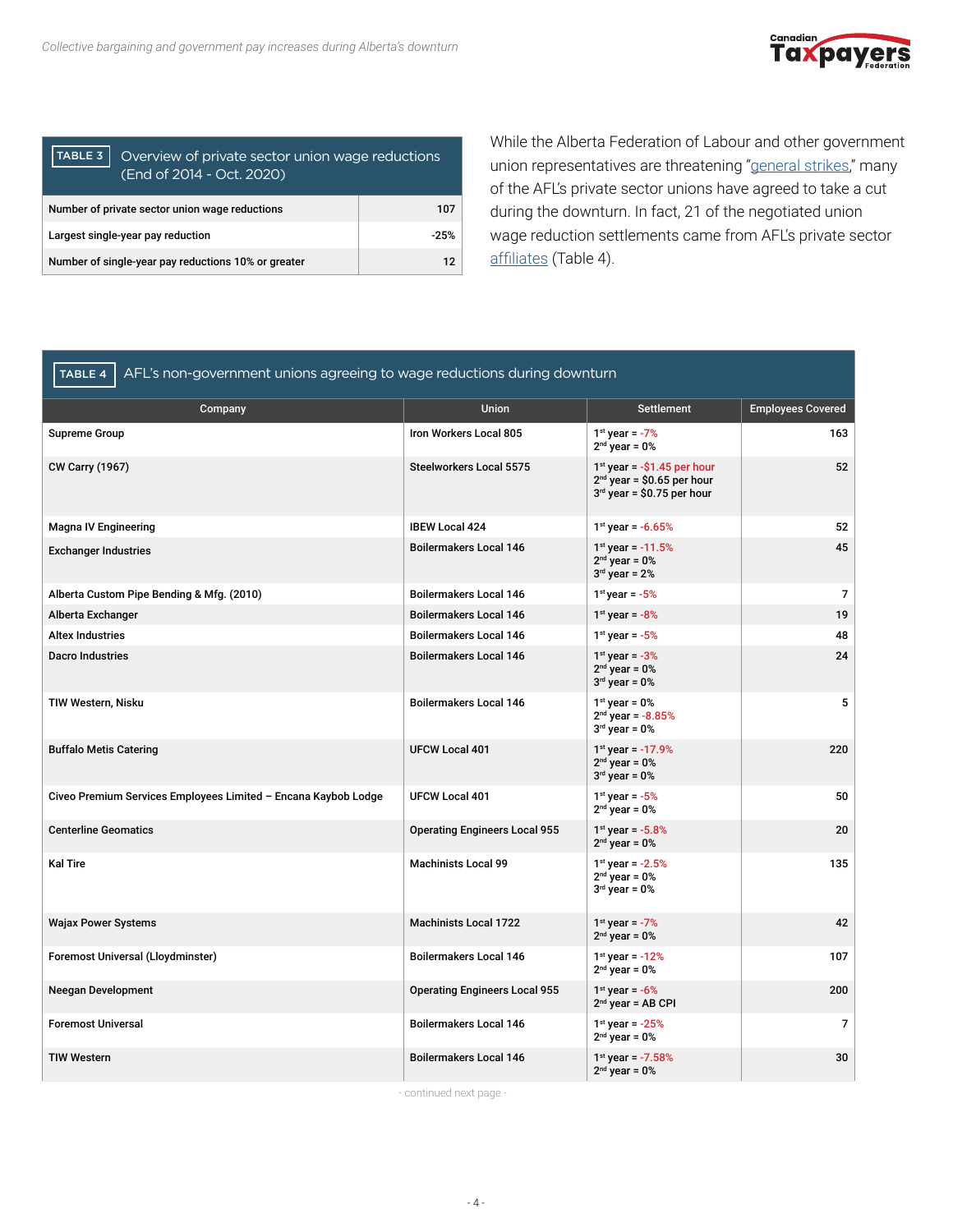

| <b>Aecon Mining</b>     | <b>Operating Engineers Local 955</b> | $1st$ year = -5.75%<br>$2nd - 5th$ vear = CPI    | 300 |
|-------------------------|--------------------------------------|--------------------------------------------------|-----|
| <b>BFI Constructors</b> | <b>Operating Engineers Local 955</b> | $1st$ year = $-5.75%$<br>$2nd$ year = CPI        | 325 |
| <b>KMC Mining</b>       | <b>Operating Engineers Local 955</b> | $1st$ year = $-5.75%$<br>$2nd-5th$ year = AB CPI | 480 |

The contrast between Alberta's government and privatesector unions highlight the broader division in Alberta. Between [2014](http://2014) and [2019,](https://open.alberta.ca/dataset/05bd4008-c8e3-4c84-949e-cc18170bc7f7/resource/79caa22e-e417-44bd-8cac-64d7bb045509/download/budget-2020-fiscal-plan-2020-23.pdf) the Alberta government's compensation costs increased by \$3.5 billion, or by nearly 15 per cent. In contrast, total compensation paid to all Alberta employees between 2014 and 2019 declined by [five per cent](https://www150.statcan.gc.ca/t1/tbl1/en/cv.action?pid=3610020501#timeframe), as illustrated in Figure 1. Similar labour cost increases also occurred at the [municipal government level](http://www.taxpayer.com/media/Municipal-Labour-Cost-Report.pdf).

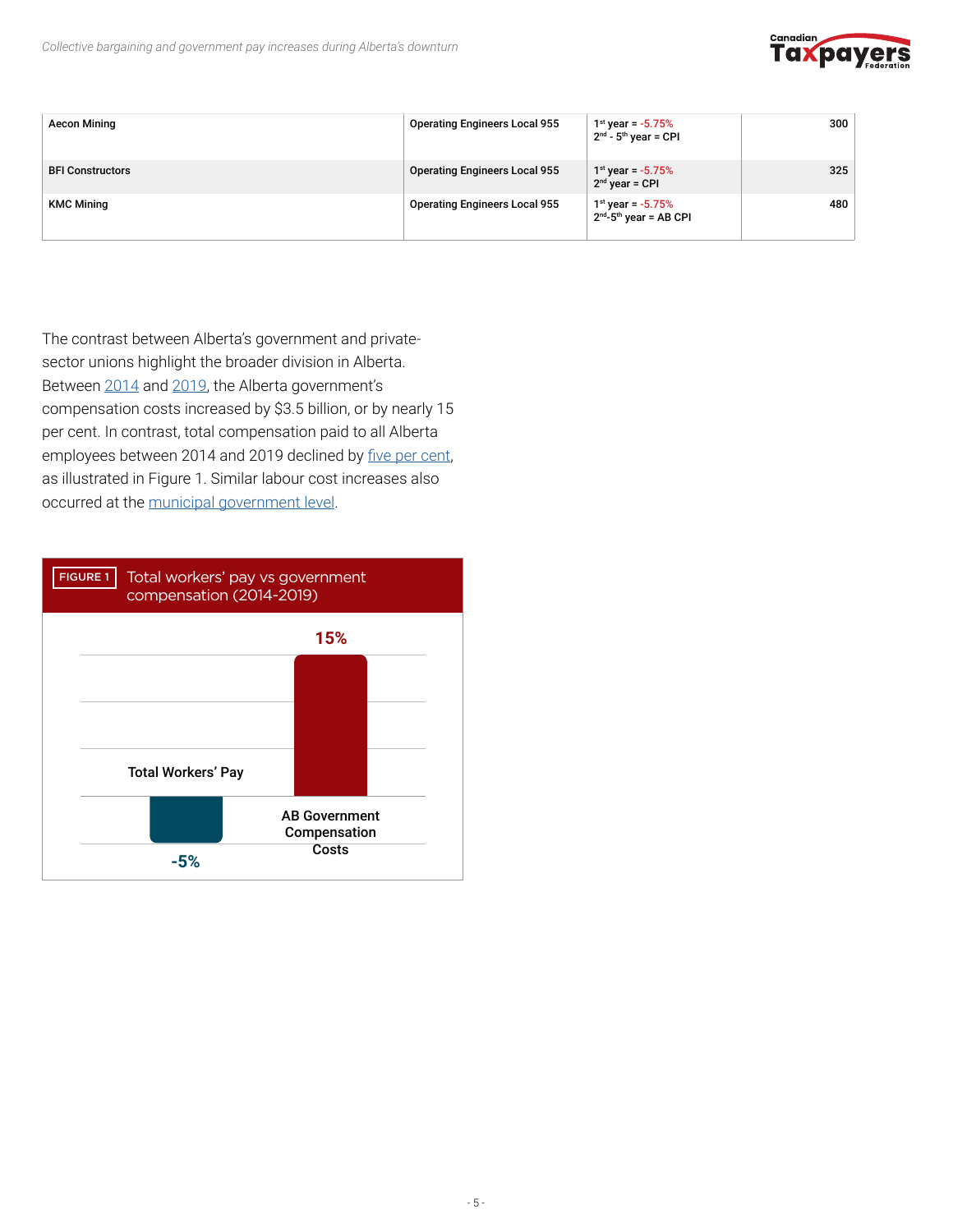

### Appendix: Government pay increases by location

| Calgary                                     | Government union wage increases = 30                                  |                                                                 |            | Government union wage decreases = 0 |
|---------------------------------------------|-----------------------------------------------------------------------|-----------------------------------------------------------------|------------|-------------------------------------|
| Organization                                | <b>Union</b>                                                          | Wage settlement                                                 | Settled on | <b>Employees covered</b>            |
| <b>City of Calgary</b>                      | <b>IBEW Local 254</b>                                                 | $1st$ year = 0%<br>$2nd$ vear = $0o$<br>$3rd$ year = $1.5%$     | 2020-08-17 | 162                                 |
| <b>City of Calgary</b>                      | <b>Carpenters Local 2103</b>                                          | $1st$ year = 0%<br>$2nd$ year = 0%<br>$3rd$ year = $1.5%$       | 2019-12-03 | 3                                   |
| <b>City of Calgary</b>                      | ATU Local 583                                                         | $1st$ year = 0%<br>$2nd$ year = 0%<br>$3^{rd}$ year = $1.5%$    | 2019-08-15 | 3,100                               |
| <b>City of Calgary</b>                      | <b>Calgary Police Association</b>                                     | $1st$ year = 0%<br>$2nd$ year = 1.5%<br>$3^{rd}$ year = 1.5%    | 2020-04-06 | 2,200                               |
| <b>City of Calgary</b>                      | <b>IAFF Local 255</b>                                                 | $1st$ year = 0%<br>$2nd$ year = 1.5%                            | 2019-09-27 | 1,387                               |
| <b>Calgary Parking Authority</b>            | <b>CUPE Local 38</b>                                                  | $1st$ year = 0%<br>$2nd$ year = 0.5%<br>$3rd$ vear = 1.5%       | 2019-09-09 | 140                                 |
| City of Calgary - Civic Foremen             | <b>CUPE Local 709</b>                                                 | $1st$ year = 0%<br>$2nd$ year = 0%<br>$3^{rd}$ year = $1.5%$    | 2019-04-23 | 460                                 |
| City of Calgary - Outside Workers           | CUPE Local 37                                                         | $1st$ year = 0%<br>$2nd$ year = 0%<br>$3rd$ year = 1.5%         | 2019-04-18 | 2,800                               |
| Southern Francophone Education Region No. 4 | Unifor Local 1990                                                     | $1st$ year = 2.5%<br>$2nd$ year = 2%                            | 2019-04-09 | 75                                  |
| City of Calgary - Inside Workers            | <b>CUPE Local 38</b>                                                  | $1st$ year = 0%<br>$2nd$ year = 0%<br>$3^{rd}$ year = 1.5%      | 2019-03-05 | 4,200                               |
| <b>City of Calgary</b>                      | <b>Calgary Police Senior Officers' Association</b>                    | $1st$ year = 2.5%                                               | 2016-12-16 | 37                                  |
| <b>City of Calgary</b>                      | <b>IAFF Local 255</b>                                                 | $1st$ year = 2.5%                                               | 2017-02-22 | 1,496                               |
| <b>City of Calgary</b>                      | <b>Calgary Police Association</b>                                     | $1^{st}$ year = 2.5%                                            | 2016-12-14 | 2,176                               |
| Alberta College of Art & Design             | <b>Faculty Association</b>                                            | $1st$ year = 1%<br>$2nd$ year = CPI<br>$3rd$ year = CPI         | 2016-09-15 | 116                                 |
| <b>Mount Royal University</b>               | Mount Royal University Faculty Association                            | $1st$ year = 1.8%<br>$2nd$ year = 1.8%                          | 2016-07-12 | 942                                 |
| <b>University of Calgary</b>                | <b>Faculty Association</b>                                            | $1st$ year = 1%                                                 | 2016-06-20 | 2,300                               |
| <b>City of Calgary</b>                      | <b>Calgary Police Senior Officers' Association</b>                    | $1st$ year = 2.25%<br>$2nd$ year = 2.75%<br>$3rd$ year = $3%$   | 2016-02-24 | 40                                  |
| <b>City of Calgary</b>                      | IAFF Local 255                                                        | $1st$ year = 2.25%<br>$2^{nd}$ year = 2.5%<br>$3rd$ year = 2.5% | 2016-09-28 | 1,496                               |
| <b>University of Calgary</b>                | <b>Faculty Association</b>                                            | $1st$ year = 2%                                                 | 2015-06-22 | 2,300                               |
| <b>University of Calgary</b>                | <b>AUPE</b>                                                           | $1st$ year = 2%<br>$2nd$ year = 2.25%<br>$3rd$ year = 2.25%     | Oct-15     | 4,800                               |
| <b>City of Calgary</b>                      | <b>Calgary Police Association</b>                                     | $1st$ year = 2.25%<br>$2nd$ year = 2.25%<br>$3rd$ year = $3%$   | Oct-15     | 2,001                               |
| <b>Calgary Board of Education (CBE)</b>     | <b>CBE Staff Association for Professional</b><br><b>Support Staff</b> | $1st$ year = 2.6%                                               | Jul-15     | 175                                 |

- Calgary continued next page -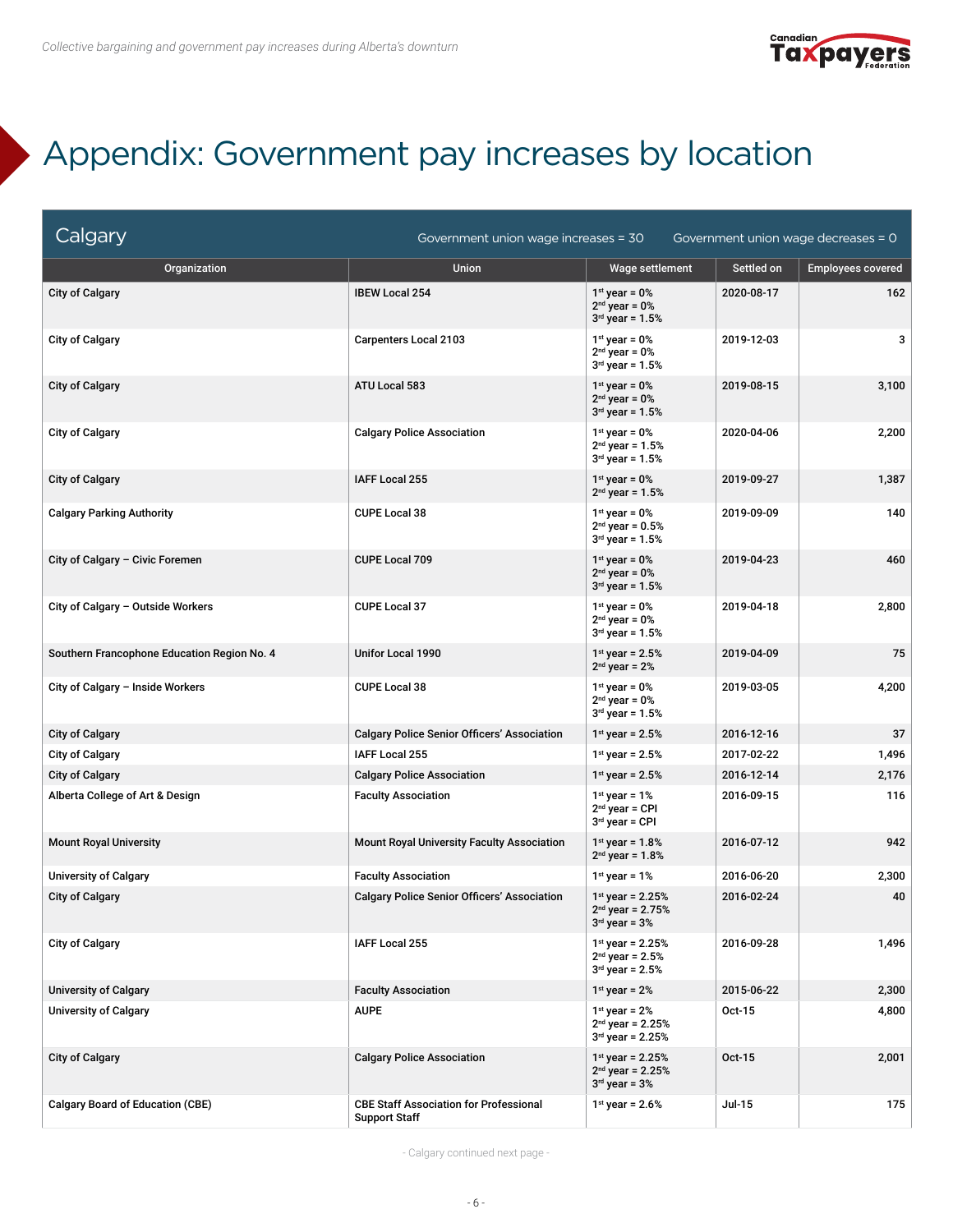

| <b>Mount Royal University</b>                         | <b>Mount Royal Staff Association</b>                | $1st$ year = 2%<br>$2nd$ year = 2.25%<br>$3rd$ year = 2.5%                       | $Jun-15$     | 678   |
|-------------------------------------------------------|-----------------------------------------------------|----------------------------------------------------------------------------------|--------------|-------|
| City of Calgary - Emergency Communications Officer    | <b>IBEW Local 254</b>                               | $1st$ year = 1.8%<br>$2nd$ year = 3.2%<br>$3rd$ year = 3.5%<br>$4th$ year = $4o$ | $Jun-15$     | 300   |
| <b>Calgary Board of Education</b>                     | <b>Calgary Board of Education Staff Association</b> | $1st$ year = 2.6%                                                                | May-15       | 4,206 |
| <b>Calgary Board of Education</b>                     | <b>CUPE Local 40</b>                                | $1st$ year = 2.6%                                                                | May-15       | 670   |
| <b>Bow Valley College</b>                             | <b>AUPE</b>                                         | $1st$ year = 2%                                                                  | 2016-06-27   | 316   |
| <b>Bow Valley College</b>                             | <b>AUPE</b>                                         | $1st$ year = \$1,350 lump<br>sum<br>$2nd$ year = 2.25%<br>$3rd$ year = 2%        | Mar-15       | 325   |
| Calgary Roman Catholic Separate School District No. 1 | Unifor Local 1990                                   | $1st$ year = 0%<br>$2nd$ year = $0o$<br>$3rd$ year = 2%                          | Feb-15       | 1,600 |
| <b>Bow Valley College</b>                             | <b>Bow Valley College Faculty Association</b>       | $1st$ year = 2%<br>$2nd$ year = 2.25%<br>$3rd$ year = 2.50%                      | Jan14/Dec 15 | 140   |

| Edmonton                                         | Government union wage increases = 25   |                                                                          |            | Government union wage decreases = 0 |
|--------------------------------------------------|----------------------------------------|--------------------------------------------------------------------------|------------|-------------------------------------|
| Organization                                     | <b>Union</b>                           | Wage settlements                                                         | Settled on | <b>Employees covered</b>            |
| Edmonton School District No. 7 - Support Staff   | CUPE Local 3550                        | $1st$ vear = 0%<br>$2nd$ year = 0%<br>$3rd$ year = 1%                    | 2019-03-19 | 3,000                               |
| Edmonton Catholic Separate School District No. 7 | <b>AUPE</b>                            | $1st$ year = 0%<br>$2nd$ year = 0%<br>$3rd$ year = 0%<br>$4th$ year = 2% | 2019-01-29 | 349                                 |
| City of Edmonton                                 | <b>IAFF Local 209</b>                  | $1st$ vear = $3o$<br>$2nd$ year = 2.5%                                   | 2018-12-21 | 1,112                               |
| City of Edmonton                                 | <b>Edmonton Police Association</b>     | $1^{st}$ year = $1.5%$<br>$2nd$ year = 1.5%<br>$3rd$ year = $1.5%$       | 2018-12-21 | 1,900                               |
| Edmonton School District No. 7 - Custodial       | <b>CUPE Local 474</b>                  | $1st$ year = 0%<br>$2nd$ year = 0%<br>$3rd$ year = 1.25%                 | 2018-09-25 | 700                                 |
| Edmonton School District No. 7 - Maintenance     | <b>CUPE Local 784</b>                  | $1st$ year = 0%<br>$2nd$ year = 0%<br>$3rd$ year = 1.25%                 | 2018-01-22 | 274                                 |
| Edmonton Catholic Separate School District No. 7 | <b>Unifor Local 52A</b>                | $1st$ year = 0%<br>$2nd$ vear = 0%<br>$3rd$ year = 1%<br>$4th$ year = 2% | 2018-04-04 | 1,137                               |
| City of Edmonton                                 | <b>Edmonton Police Association</b>     | $1st$ year = 2.25%                                                       | 2017-06-27 | 1,880                               |
| Edmonton School District No.7 - Support Staff    | <b>CUPE Local 3550</b>                 | $1st$ year = \$.60 per hour<br>$2nd$ year = 1.75%                        | 2017-05-09 | 2,716                               |
| Edmonton School District No. 7 - Custodial       | CUPE Local 474                         | $1st$ vear = 0%<br>$2nd$ year = 2%<br>$3rd$ year = 1.75%                 | 2016-08-10 | 850                                 |
| <b>NAIT</b>                                      | <b>NAIT Academic Staff Association</b> | $1^{st}$ year = $1.5%$<br>$2nd$ year = 0%<br>$3rd$ year = 0%             | 2016-06-22 | 1,200                               |
| <b>University of Alberta</b>                     | Association of the Academic Staff      | $1st$ year = 1.5%<br>$2nd$ year = 1%<br>$3^{rd}$ year = $1.5%$           | 2016-06-27 | 3,956                               |
| <b>University of Alberta</b>                     | <b>Non-Academic Staff Association</b>  | $1st$ year = 2.5%                                                        | 2016-06-29 | 6,678                               |

- Edmonton continued next page -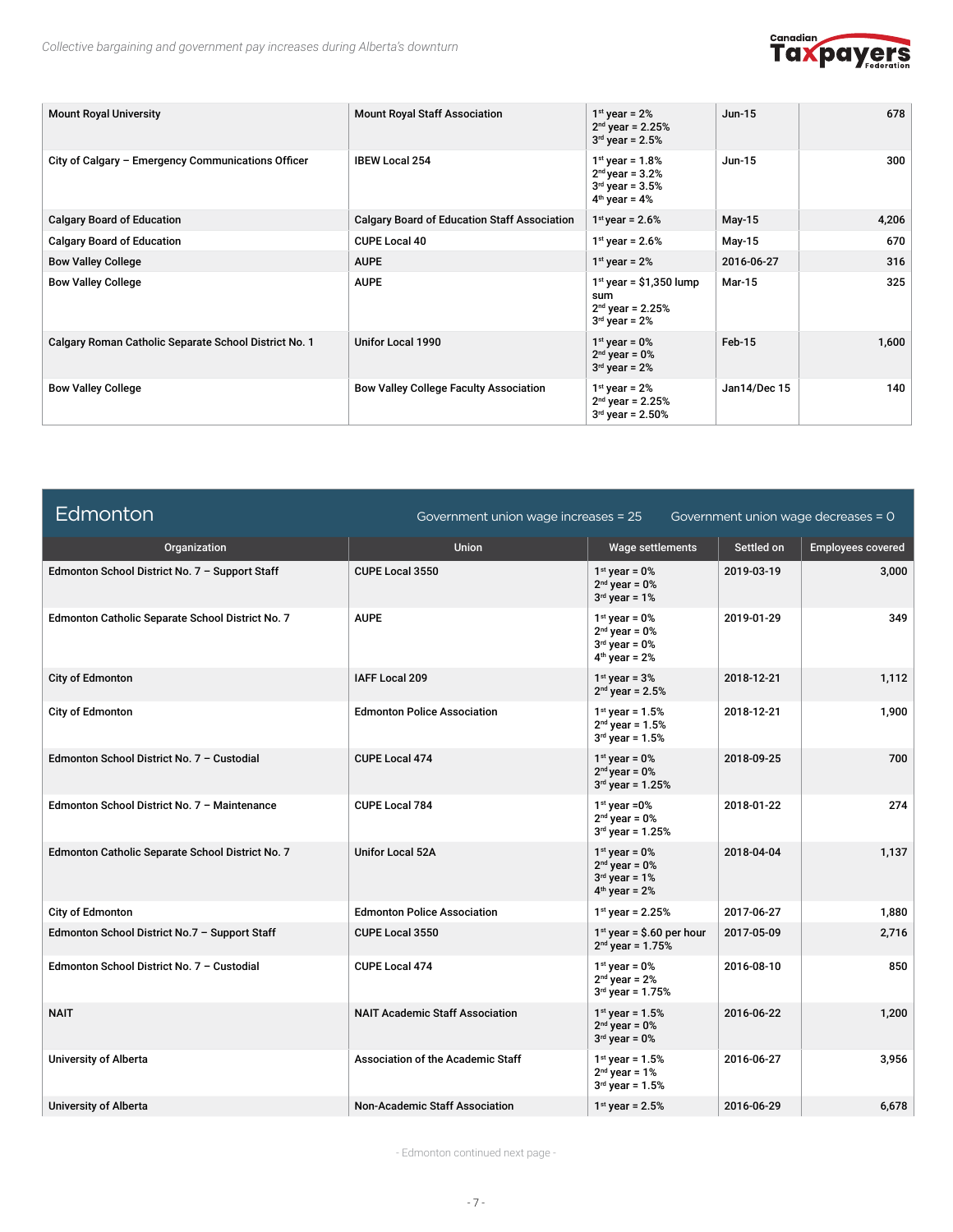

| City of Edmonton                                    | <b>Edmonton Police Association</b>            | $1st$ year = 2.4%<br>$2nd$ year = 2.5%<br>$3rd$ year = 2.75%                                          | 2016-08-29    | 1,700 |
|-----------------------------------------------------|-----------------------------------------------|-------------------------------------------------------------------------------------------------------|---------------|-------|
| Edmonton Public School District No. 7 - Maintenance | CUPE Local 784                                | $1st$ year = 0%<br>$2nd$ year = 2%<br>$3rd$ year = 1.75%                                              | 2016-01-27    | 250   |
| <b>NorQuest College</b>                             | <b>NorQuest College Faculty Association</b>   | $1st$ year = $3o$<br>$2nd$ year = 2.75%<br>$3rd$ year = 2.5%<br>$4th$ year = 2.5%                     | Sep-15        | 246   |
| Edmonton Catholic Separate School District No. 7    | <b>AUPE</b>                                   | $1st$ year = 0%<br>$2nd$ year = 2%<br>$3rd$ year = 2.25%<br>$4th$ year = 2.5%                         | $Jun-15$      | 333   |
| <b>MacEwan University</b>                           | <b>MacEwan University Faculty Association</b> | $1st$ year = 0%<br>$2nd$ year = 2.25%<br>$3^{rd}$ year = 2.25%                                        | Mar-15        | 1,000 |
| <b>MacEwan University</b>                           | <b>MacEwan Staff Association</b>              | $1st$ year = 0%<br>$2nd$ year = 2%<br>$3rd$ year = 2.25%                                              | <b>Mar-15</b> | 720   |
| <b>NorQuest College</b>                             | <b>AUPE</b>                                   | $1st$ year = 2%<br>$2nd$ year = 0%<br>$3rd$ year = 2%<br>$4th$ year = 2.25%<br>$5th$ year = 2.5%      | Mar-15        | 260   |
| <b>Edmonton Public Library</b>                      | <b>Civic Service Union 52</b>                 | $1st$ year = 2%<br>$2nd$ year = 2.25%<br>$3rd$ year = 2.75%<br>$4th$ year = 3%<br>$5th$ year = $3%$   | Jan14/Dec 15  | 530   |
| City of Edmonton                                    | <b>Civic Service Union 52</b>                 | $1st$ year = 2%<br>$2nd$ year = 2.25%<br>$3rd$ year = 2.75%<br>$4th$ year = $3%$<br>$5th$ year = 3%   | Jan14/Dec 15  | 4,040 |
| City of Edmonton                                    | <b>CUPE Local 30</b>                          | $1st$ year = 2%<br>$2nd$ year = 2.25%<br>$3rd$ year = 2.75%<br>$4th$ year = $3%$<br>$5th$ year = $3%$ | Jan14/Dec 15  | 3,729 |
| City of Edmonton - DATS                             | ATU Local 569                                 | $1st$ year = 2%<br>$2nd$ year = 2.25%<br>$3rd$ year = 2.75%<br>$4th$ year = 3%<br>5th year = $3%$     | Jan14/Dec 15  | 136   |
| City of Edmonton - Transit                          | ATU Local 569                                 | $1st$ year = 2%<br>$2nd$ year = 2.25%<br>$3rd$ year = 2.75%<br>$4th$ year = $3%$<br>$5th$ year = 3%   | Jan14/Dec 15  | 2,200 |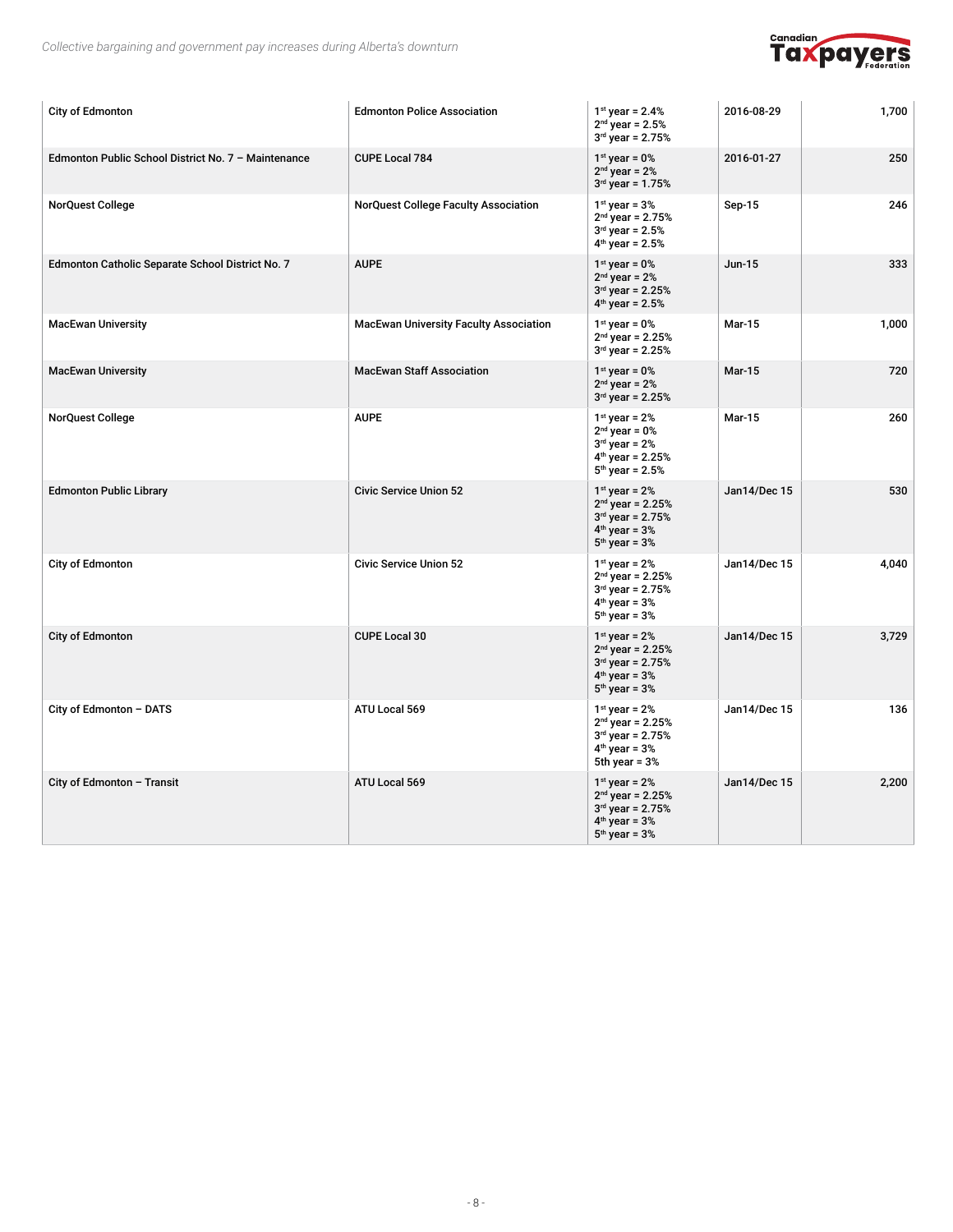

| Lethbridge                                                                | Government union wage increases = 25         |                                                                                                         |            | Government union wage decreases $= 0$ |
|---------------------------------------------------------------------------|----------------------------------------------|---------------------------------------------------------------------------------------------------------|------------|---------------------------------------|
| Organization                                                              | <b>Union</b>                                 | Wage settlement                                                                                         | Settled on | <b>Employees covered</b>              |
| City of Lethbridge                                                        | Lethbridge Police Senior Officers            | $1st$ year = 2%<br>$2nd$ year = 2%<br>$3rd$ year = 0%                                                   | 2020-01-27 | 3                                     |
| Lethbridge School Division - Custodial                                    | CUPE Local 290                               | $1st$ year = 0%<br>$2nd$ year = 2% lump sum                                                             | 2019-05-28 | 80                                    |
| Holy Spirit Roman Catholic Separate Regional Division No.<br>4, Custodial | <b>CUPE Local 290</b>                        | $1st$ year = 0%; 2%<br>signing bonus<br>$2nd$ year = 0%; 1%<br>signing bonus<br>$3rd$ year = 2%         | 2019-03-18 | 46                                    |
| City of Lethbridge - Transit                                              | ATU Local 987                                | $1st$ year = 1%<br>$2nd$ year = 1.5%<br>$3rd$ year = 1.5%<br>$4th$ year = 2%                            | 2019-06-24 | 175                                   |
| City of Lethbridge                                                        | <b>IBEW Local 254</b>                        | $1st$ year = 2.25%<br>$2nd$ year = 1%<br>$3^{rd}$ year = 1.50%<br>$4th$ year = 1.50%<br>$5th$ year = 2% | 2019-06-10 | 84                                    |
| <b>Lethbridge County</b>                                                  | CUPE Local 2800                              | $1st$ year = 1%<br>$2nd$ year = 1%<br>$3rd$ year = 1%<br>$4th$ year = 1.5%                              | 2019-02-13 | 50                                    |
| City of Lethbridge                                                        | <b>Operating Engineers Local 955</b>         | $1st$ year = 1%<br>$2nd$ year = 1.5%<br>$3rd$ year = 1.5%<br>$4th$ year = 2.00%                         | 2019-01-10 | 12                                    |
| City of Lethbridge                                                        | <b>CUPE Local 70</b>                         | $1st$ year = 1%<br>$2^{nd}$ year = 1.5%<br>$3rd$ year = $1.5%$<br>$4th$ year = 2%                       | 2018-12-15 | 672                                   |
| <b>City of Lethbridge</b>                                                 | IAFF Local 237                               | $1^{st}$ year = 2.3%<br>$2nd$ year = 2%<br>$3rd$ year = 2%<br>$4th$ year = 2%                           | 2018-10-01 | 197                                   |
| Holy Spirit Roman Catholic Separate Regional Division No. 4               | CUPE Local 1825                              | $1st$ year = 0%; 2%<br>signing bonus<br>$2nd$ year = 0%; 1%<br>signing bonus<br>$3rd$ year = 2%         | 2018-03-28 | 224                                   |
| City of Lethbridge - Para Transit                                         | ATU Local 987                                | $1st$ year = 2.5%<br>$2nd$ year = $3%$                                                                  | 2017-06-19 | 35                                    |
| Lethbridge School District No. 51 - Custodia                              | <b>CUPE Local 290</b>                        | $1st$ year = 2%<br>$2nd$ year = 0%                                                                      | 2017-02-16 | 75                                    |
| City of Lethbridge                                                        | <b>Lethbridge Police Association</b>         | $1^{st}$ year = 2.5%<br>$2nd$ year = 2%                                                                 | 2017-03-27 | 164                                   |
| Lethbridge College                                                        | <b>AUPE</b>                                  | $1st$ year = 1.9%                                                                                       | 2016-11-08 | 334                                   |
| Lethbridge College                                                        | Lethbridge College Faculty Association       | $1^{st}$ vear = 1.9%<br>$2nd$ year = 1.9%                                                               | 2016-06-06 | 350                                   |
| University of Lethbridge                                                  | <b>AUPE</b>                                  | $1st$ year = 2.25%                                                                                      | 2016-07-21 | 510                                   |
| University of Lethbridge                                                  | University of Lethbridge Faculty Association | $1^{st}$ year = 1.6%                                                                                    | 2016-06-16 | 500                                   |
| <b>City of Lethbridge</b>                                                 | <b>IAFF Local 237</b>                        | $1st$ year = 2%<br>$2nd$ year = $3%$<br>$3rd$ year = 2.5%<br>$4th$ year = 2.2%<br>$5th$ year = 2.5%     | 2016-03-10 | 162                                   |
| City of Lethbridge - Transit                                              | ATU Local 987                                | $1st$ year = 2%<br>$2nd$ year = 2%<br>$3rd$ year = 2.5%<br>$4th$ year = $3%$                            | Oct-15     | 175                                   |

- Lethbridge continued next page -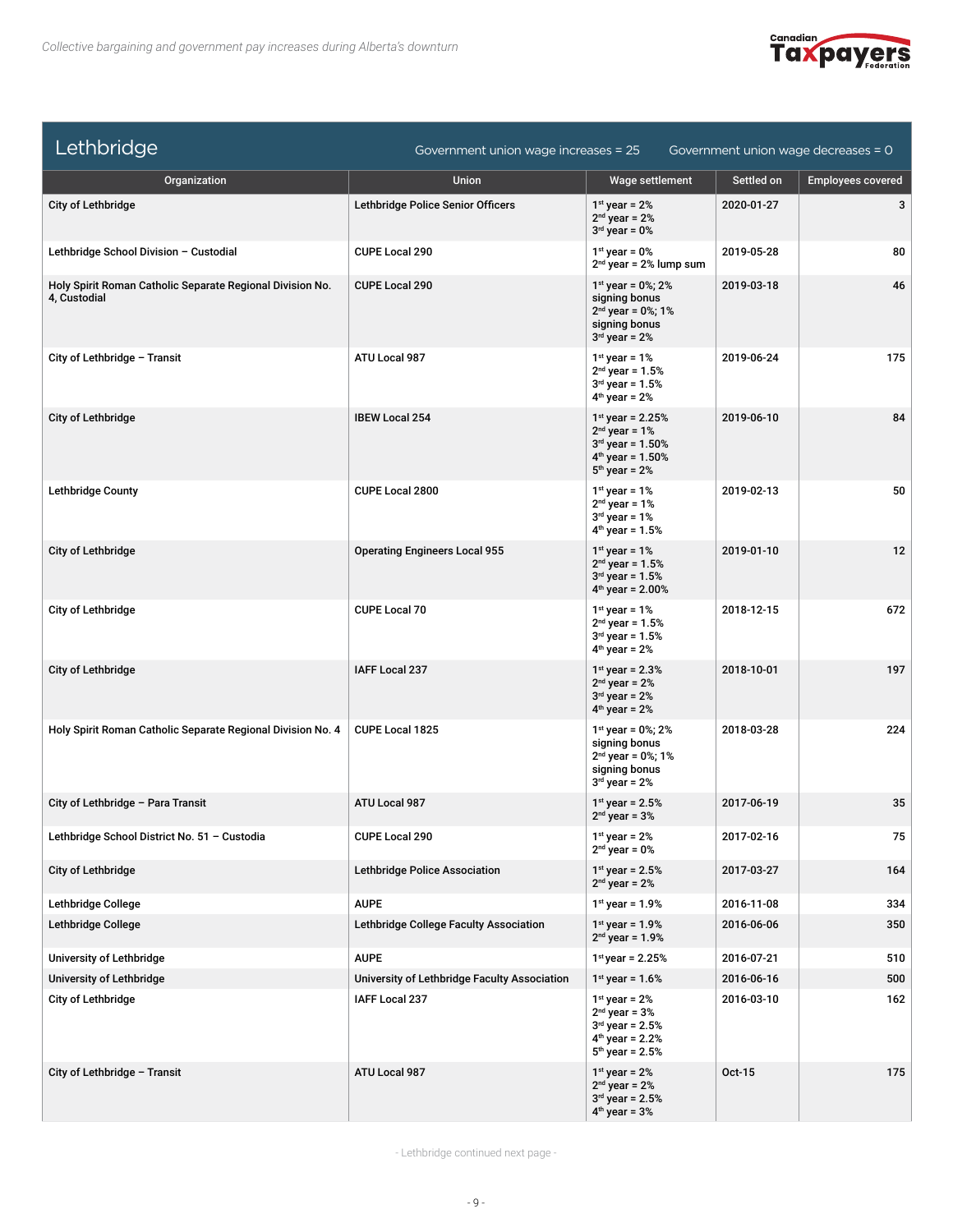

| <b>City of Lethbridge</b> | <b>IBEW Local 254</b>                  | $1^{st_4th}$ year = 2%                                                     | 15-Sep        | 100 |
|---------------------------|----------------------------------------|----------------------------------------------------------------------------|---------------|-----|
| University of Lethbridge  | <b>Faculty Association</b>             | 3rd year 0.95% Wage<br>reopener                                            | Aug-15        | 400 |
| City of Lethbridge        | <b>CUPE Local 70</b>                   | $1st$ year = 2%<br>$2nd$ year = 2%<br>$3rd$ year = 2.5%<br>$4th$ year = 3% | Jun-15        | 672 |
| Lethbridge College        | Lethbridge College Faculty Association | $1st$ year = 2%<br>$2nd$ year = 2%<br>$3rd$ year = 2.5%<br>$4th$ year = 3% | $Jun-15$      | 406 |
| Lethbridge College        | <b>AUPE</b>                            | $1st$ year = 2.5%<br>$2nd$ year = 2.5%                                     | <b>Mar-15</b> | 400 |
| University of Lethbridge  | <b>AUPE</b>                            | $1st$ year = 2%<br>$2nd$ year = 2.25%                                      | Jan14/Dec 15  | 470 |

| <b>Medicine Hat</b>                                     | Government union wage increases = 13               |                                                                              |               | Government union wage decreases = $0$ |
|---------------------------------------------------------|----------------------------------------------------|------------------------------------------------------------------------------|---------------|---------------------------------------|
| Organization                                            | <b>Union</b>                                       | Wage settlement                                                              | Settled on    | <b>Employees covered</b>              |
| <b>City of Medicine Hat</b>                             | <b>CUPE Local 46</b>                               | $1st$ year = 0%<br>$2nd$ year = 0%<br>$3rd$ year = 2%                        | 2020-08-17    | 800                                   |
| <b>City of Medicine Hat</b>                             | <b>Medicine Hat Police Association</b>             | $1st$ vear = 0%<br>$2nd$ year = $2%$<br>$3rd$ year = 2%<br>$4th$ year = 3.5% | 2019-04-15    | 114                                   |
| City of Medicine Hat - Electrical Distribution          | <b>IBEW Local 254</b>                              | $1st$ year = $3o$<br>$2nd$ year = 0%<br>$3rd$ year = 2%<br>$4th$ year = 2%   | 2017-08-08    | 51                                    |
| City of Medicine Hat - Power & Water Generation         | <b>IBEW Local 254</b>                              | $1st$ year = $3o$<br>$2nd$ year = 0%<br>$3rd$ year = 2%<br>$4th$ year = 2%   | 2017-08-08    | 45                                    |
| <b>City of Medicine Hat</b>                             | <b>CUPE Local 46</b>                               | $1st$ year = 0%<br>$2nd$ year = $2%$<br>$3rd$ year = 2%                      | 2017-04-04    | 850                                   |
| <b>Medicine Hat College</b>                             | <b>Faculty Association of Medicine Hat College</b> | $1^{st}$ year = $1.8%$<br>$2nd$ year = 1.8%                                  | 2016-05-17    | 326                                   |
| <b>City of Medicine Hat</b>                             | IAFF Local 263                                     | $1st$ year = 1%<br>$2nd$ year = 2.14%<br>$3rd$ vear = 0%<br>$4th$ year = 2%  | 2016-11-07    | 78                                    |
| Medicine Hat Catholic Separate Regional Division No. 20 | <b>CUPE Local 829</b>                              | $1st$ year = $1o$<br>$2nd$ year = 1%<br>$3rd$ year = 1%                      | 2016-09-19    | 20                                    |
| <b>Medicine Hat School District No. 76</b>              | <b>CUPE Local 829</b>                              | $1st$ vear = 2%<br>$2nd$ year = 1%<br>$3rd$ year = 1%<br>$4th$ year = 2%     | Sep-15        | 280                                   |
| <b>Medicine Hat College</b>                             | <b>Faculty Association of Medicine Hat College</b> | $1st$ year = 0%<br>$2nd$ year = 2.25%<br>$3rd$ year = 2%                     | Jun-15        | 255                                   |
| <b>City of Medicine Hat</b>                             | <b>CUPE Local 46</b>                               | $1^{st}$ year = 2.50%<br>$2nd$ year = 2.25%<br>$3rd$ year = 2%               | <b>Mar-15</b> | 800                                   |
| <b>Medicine Hat College</b>                             | <b>AUPE</b>                                        | $1st$ year = 2%<br>$2nd$ year = 2.25%<br>$3rd$ year = 2.5%                   | Jan14/Dec 15  | 163                                   |
| <b>City of Medicine Hat</b>                             | <b>Medicine Hat Police Association</b>             | $1^{st}$ year = 2.5%<br>$2^{nd}$ year = 2.5%<br>$3rd$ year = 2.50%           | Jan14/Dec 15  | 100                                   |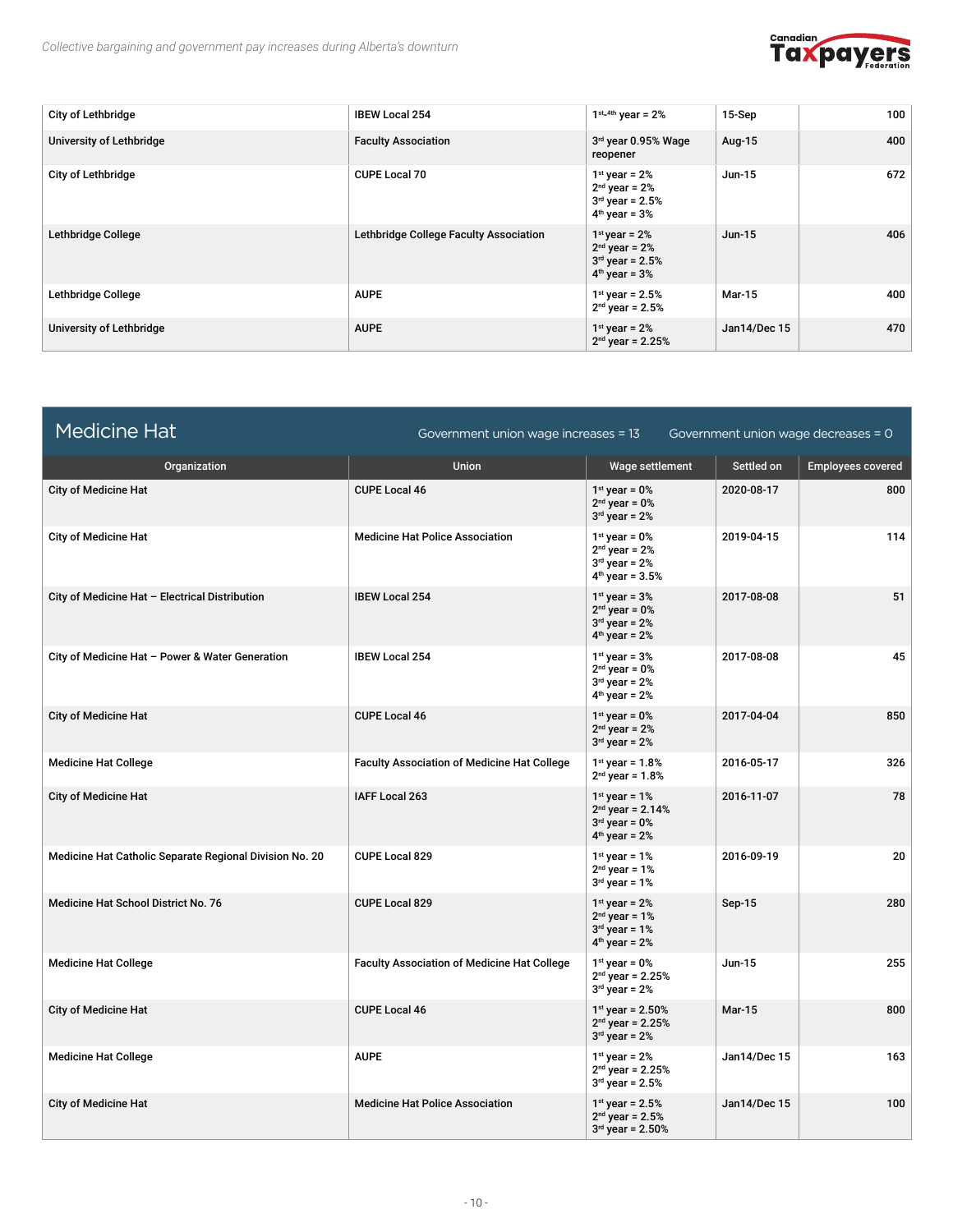

| <b>Red Deer</b>         | Government union wage increases = 12<br>Government union wage decreases = 0 |                                                                        |               |                          |
|-------------------------|-----------------------------------------------------------------------------|------------------------------------------------------------------------|---------------|--------------------------|
| Organization            | <b>Union</b>                                                                | Wage settlement                                                        | Settled on    | <b>Employees covered</b> |
| City of Red Deer        | <b>CUPE Local 417</b>                                                       | $1st$ year = $1o$<br>$2nd$ year = 1%<br>$3rd$ year = 2%                | 2018-10-30    | 1,195                    |
| City of Red Deer        | <b>IBEW Local 254</b>                                                       | $1st$ year = 1%<br>$2nd$ year = 2%                                     | 2019-04-16    | 45                       |
| <b>Red Deer College</b> | <b>Faculty Association of Red Deer College</b>                              | $1st$ year = 2%<br>$2nd$ year = 1%<br>$3rd$ year = 0%                  | 2019-01-22    | 449                      |
| City of Red Deer        | ATU Local 1374                                                              | $1st$ vear = $1o$<br>$2nd$ year = 1%<br>$3rd$ year = 2%                | 2018-09-04    | 142                      |
| City of Red Deer        | IAFF Local 1190                                                             | $1st$ year = 2.5%<br>$2nd$ year = 2.2%<br>$3rd$ year = 1.2%            | 2017-07-31    | 210                      |
| City of Red Deer        | <b>IBEW Local 254</b>                                                       | $1st$ year = 1.75%<br>$2nd$ year = 2%                                  | 2017-03-07    | 44                       |
| <b>Red Deer College</b> | <b>AUPE</b>                                                                 | $1st$ year = 2%                                                        | 2016-08-08    | 250                      |
| <b>Red Deer College</b> | CUPE Local 1445                                                             | $1st$ year = 2%                                                        | 2016-08-30    | 166                      |
| City of Red Deer        | ATU Local 1374                                                              | $1^{st}$ year = $1.5%$                                                 | 2016-07-04    | 156                      |
| City of Red Deer        | <b>CUPE Local 417</b>                                                       | $1st$ year = $3o$<br>$2nd$ year = 2%<br>$3rd$ year = 2%                | Aug-15        | 889                      |
| <b>Red Deer College</b> | <b>Faculty Association of Red Deer College</b>                              | $1st$ year = 0%<br>$2nd$ year = 2%<br>$3rd$ year = 2%                  | $Jun-15$      | 300                      |
| <b>Red Deer College</b> | <b>AUPE</b>                                                                 | $1st$ year = \$1,550 lump sum<br>$2nd$ year = 2%<br>$3rd$ year = 2.25% | <b>Mar-15</b> | 245                      |

| <b>Grand Prairie</b>                                              | Government union wage increases = 10<br>Government union wage decreases = 0 |                                                                           |               |                          |  |
|-------------------------------------------------------------------|-----------------------------------------------------------------------------|---------------------------------------------------------------------------|---------------|--------------------------|--|
| Organization                                                      | <b>Union</b>                                                                | Wage settlement                                                           | Settled on    | <b>Employees covered</b> |  |
| <b>City of Grande Prairie</b>                                     | <b>CUPE Local 787</b>                                                       | $1st$ year = 1%<br>$2nd$ year = 2%<br>$3rd$ year = 1.5%                   | 2019-08-26    | 644                      |  |
| <b>City of Grande Prairie</b>                                     | IAFF Local 2770                                                             | $1st$ year = 1.85%<br>$2nd$ year = 2.15%                                  | 2019-10-21    | 88                       |  |
| Grande Prairie Roman Catholic Separate School District<br>No. 28  | <b>Unifor Local 328</b>                                                     | $1st$ year = 0%<br>$2nd$ year = 0%; Lump sum<br>2.5%<br>$3rd$ year = $3%$ | 2017-05-31    | 196                      |  |
| <b>City of Grande Prairie</b>                                     | <b>CUPE Local 787</b>                                                       | $1st$ year = 1.5%<br>$2nd$ year = 1.8%<br>$3rd$ year = 2.25%              | 2016-09-15    | 590                      |  |
| Peace Wapiti School Division No. 76                               | <b>Teamsters Local 362</b>                                                  | $1st$ year = 2%<br>$2nd$ year = 0%                                        | 2016-05-27    | 23                       |  |
| <b>City of Grande Prairie</b>                                     | IAFF Local 2770                                                             | $1st$ year = 1.5%<br>$2nd$ year = 1.79%<br>$3rd$ year = 1.95%             | 2016-05-30    | 84                       |  |
| <b>Grande Prairie Regional College</b>                            | <b>Academic Staff Association</b>                                           | $1st$ year = 2%                                                           | Aug-15        | 230                      |  |
| <b>Grande Prairie Regional College</b>                            | Grande Prairie Regional College Employees'<br>Association                   | $3rd$ year reopener = 2%<br>$4th$ year reopener = 2%                      | <b>Jun-15</b> | 140                      |  |
| Grande Prairie Roman Catholic Separate School District.<br>No. 28 | <b>Unifor Local 328</b>                                                     | $1st$ year = 1%<br>$2nd$ year = 1.5%<br>$3rd$ year = 2%                   | May-15        | 156                      |  |
| County of Grande Prairie No. 1                                    | IAFF Local 5108                                                             | $1st$ year = 2.5%<br>$2nd$ year = 4.25%<br>$3rd$ year = 4%                | 2018-07-26    | 57                       |  |